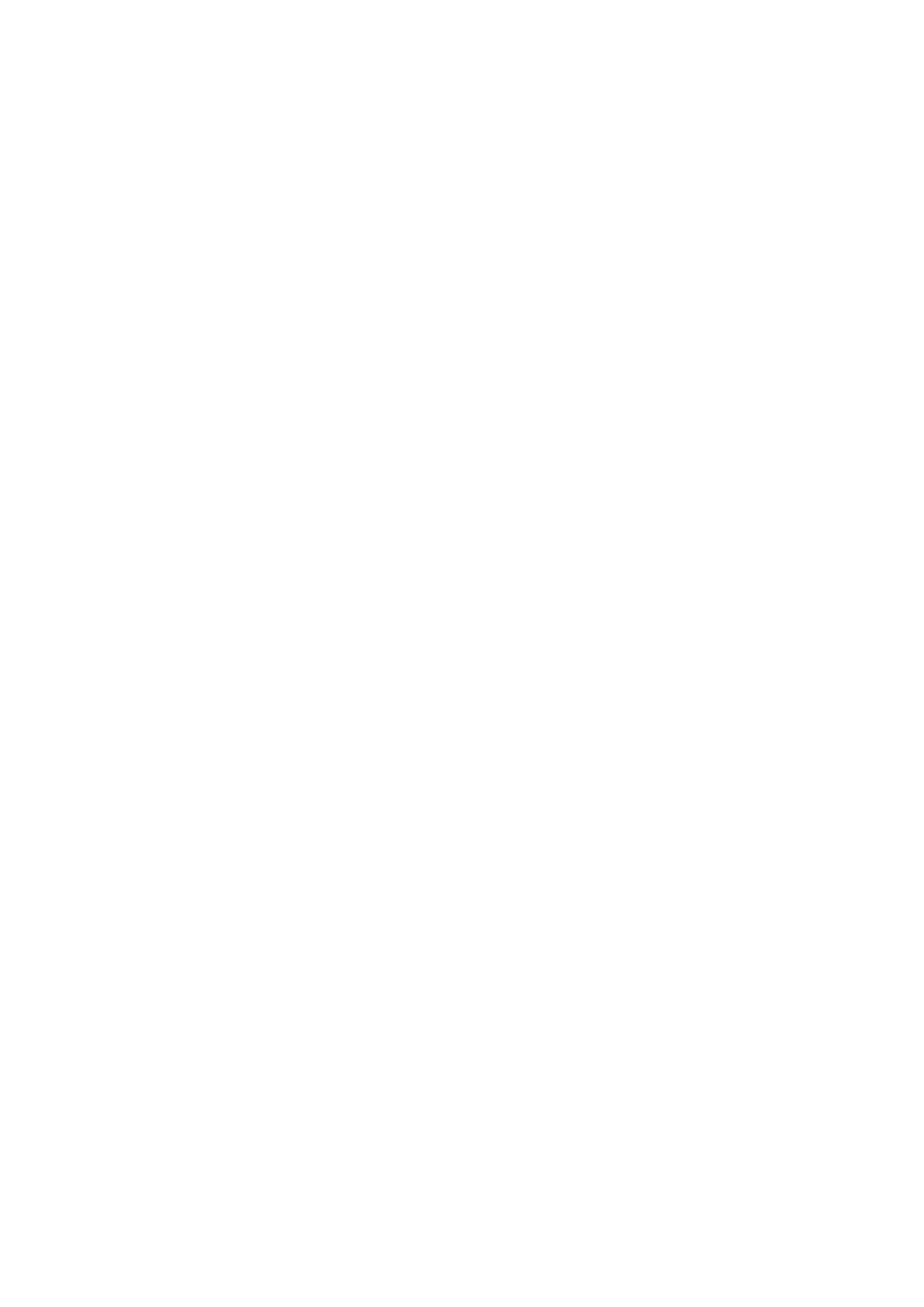# Western Australia

# **Water Agencies (Infringements) Regulations 1994**

# **Contents**

| (Act s. 103)<br>Forms prescribed (Act s. $103(2)$ , (6) and (11)) | 3 |
|-------------------------------------------------------------------|---|
|                                                                   | 2 |
|                                                                   |   |
| Prescribed, authorised and designated persons                     |   |
| Modified penalty prescribed (Act s. 103)                          |   |
| Offences prescribed (Act s. 103)                                  |   |
| Commencement                                                      |   |
| Citation                                                          |   |
|                                                                   |   |

| Compilation table |    |
|-------------------|----|
| Other notes       | 10 |

# **Defined terms**

As at 09 Oct 2021 Version 02-e0-00 page i Published on www.legislation.wa.gov.au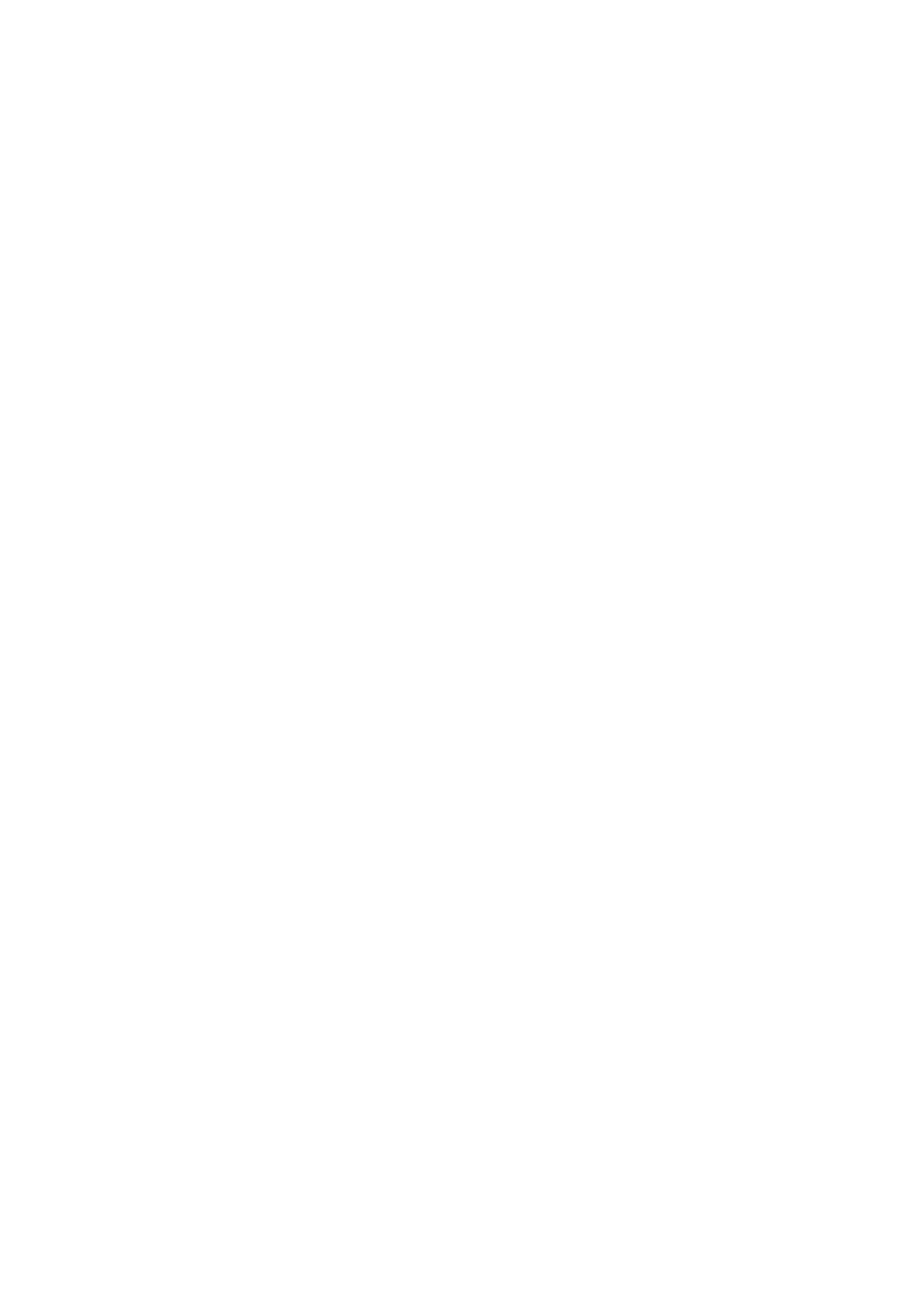Water Agencies (Powers) Act 1984

# **Water Agencies (Infringements) Regulations 1994**

# **1. Citation**

These regulations may be cited as the *Water Agencies (Infringements) Regulations 1994*.

*[Regulation 1 amended: Gazette 29 Dec 1995 p. 6301.]*

### **2. Commencement**

These regulations come into operation on 1 November 1994.

# **3. Offences prescribed (Act s. 103)**

The offence under the *Water Agencies (Water Use) By-laws 2010* by-law 4 is prescribed as an offence that may be dealt with under section 103 of the Act.

*[Regulation 3 inserted: Gazette 29 Sep 1998 p. 5407; amended: Gazette 28 Sep 2007 p. 4934; 16 Mar 2010 p. 980.]*

### **4. Modified penalty prescribed (Act s. 103)**

The amount prescribed to apply in respect of each of the offences referred to in regulation 3, if it is dealt with under section 103 of the Act, is \$100.

*[Regulation 4 amended: Gazette 17 Feb 1998 p. 923; 29 Oct 1999 p. 5403.]*

As at 09 Oct 2021 Version 02-e0-00 Page 1 Published on www.legislation.wa.gov.au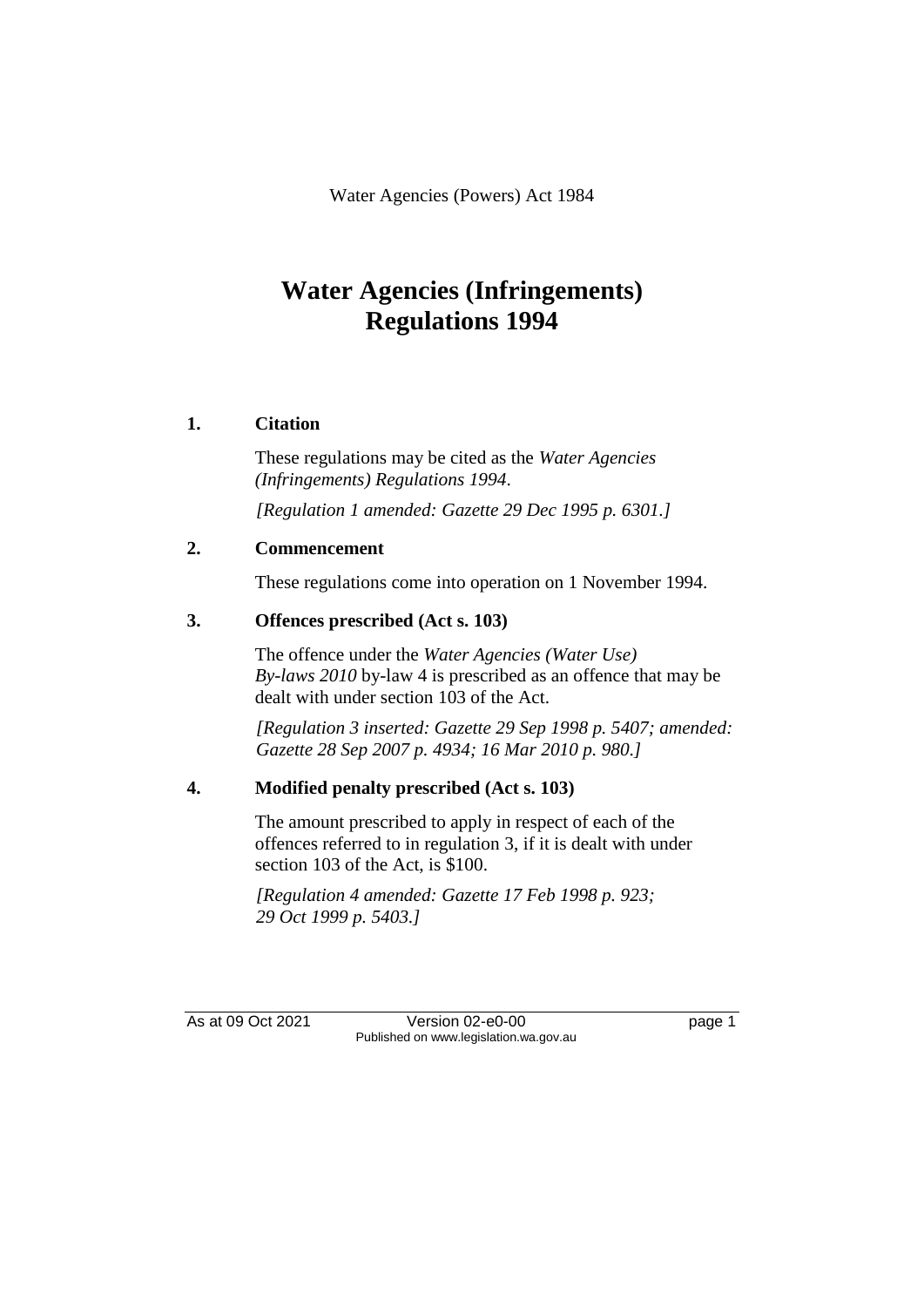| 5.  | Prescribed, authorised and designated persons (Act s. 103)                                                                                          |
|-----|-----------------------------------------------------------------------------------------------------------------------------------------------------|
| (1) | For the purposes of section 103 of the Act and this regulation, a<br>$prescribed$ person $-$                                                        |
|     | in relation to water supplied by the Corporation, is a<br>(a)<br>person holding or acting in any of the following offices<br>of the Corporation $-$ |

- (i) General Manager, Customer Services Division;
- (ii) Regional Business Manager, Perth Region;
- (iii) Regional Business Manager, North West Region;
- (iv) Regional Business Manager, Mid West Region;
- (v) Regional Business Manager, Goldfields Region;
- (vi) Regional Business Manager, South West Region;
- (vii) Regional Business Manager, Great Southern Region;
- (viii) Regional Business Manager, Agricultural Region;
- (ix) Manager, Customer Centre;
- (x) Manager, Metering Services;

and

- (b) in relation to water supplied by the Bunbury Water Board or the Busselton Water Board, is a person holding or acting in the office of the chief executive officer of the Board; and
- (c) in relation to any other water, is a person holding or acting in any of the following offices in the Department —
	- (i) Chief Executive Officer;
	- (ii) Executive Director Regional Delivery;
	- (iii) Director Regional Services;
	- (iv) Director Regulatory Capability;
	- (v) Swan Avon Regional Manager;

page 2 Version 02-e0-00 As at 09 Oct 2021 Published on www.legislation.wa.gov.au

**r. 5**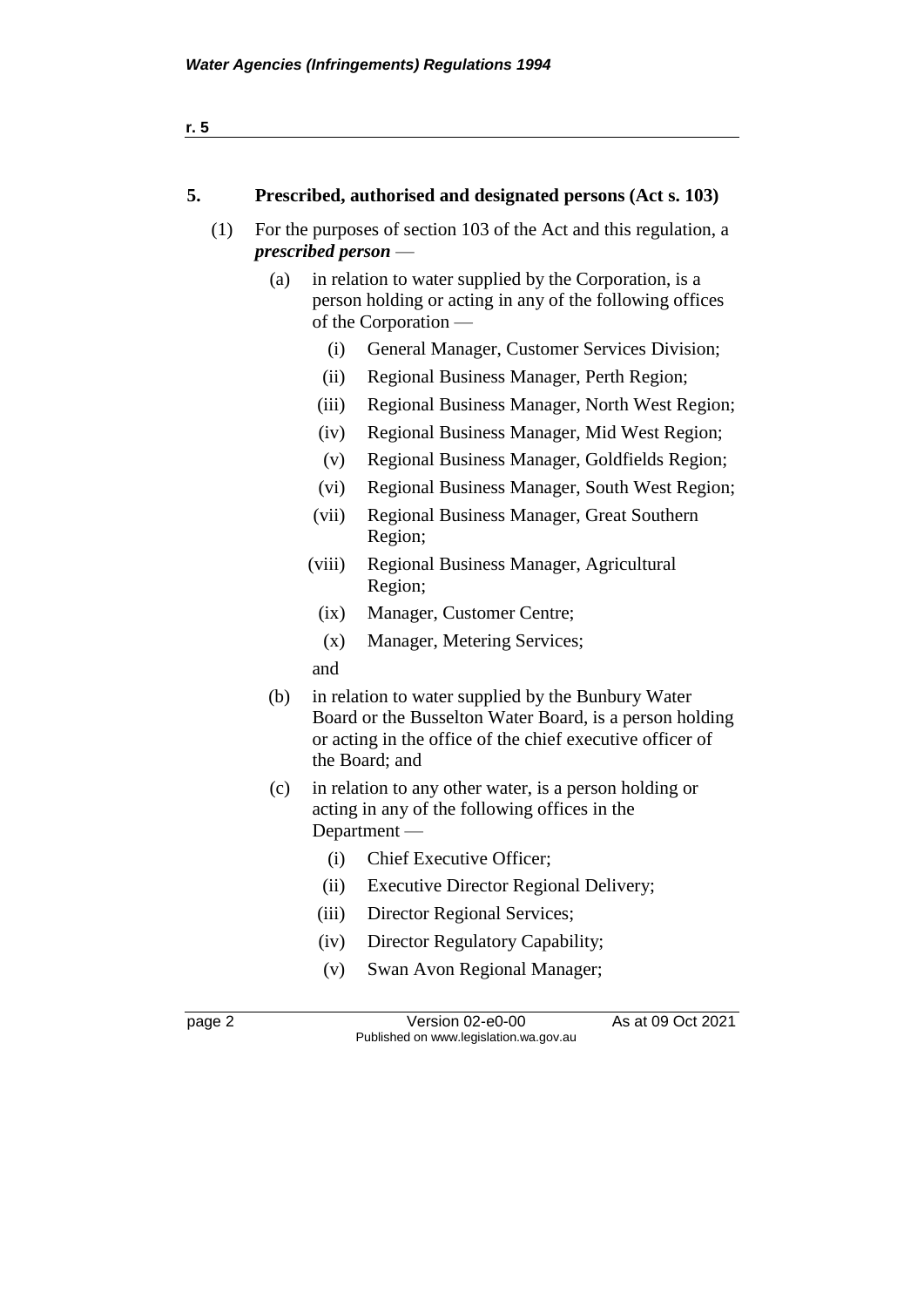**r. 6**

- (vi) Program Manager, Swan Avon Executive.
- (2) For the purposes of section 103 of the Act, an *authorised person* is a person authorised in writing by a prescribed person to give an infringement notice in respect of an alleged offence under by-law 4 of the *Water Agencies (Water Use) By-laws 2010*.
- (3) For the purposes of section 103 of the Act, a *designated person* —
	- (a) in relation to water supplied by the Corporation, is the person holding or acting in the office of Manager, Receivables and Business Support for the Corporation; and
	- (b) in relation to any other water, is a person holding or acting in the office of chief finance officer (as defined in the *Financial Management Act 2006* section 57) for the Department.

*[Regulation 5 inserted: Gazette 23 Oct 2001 p. 5638-9; amended: Gazette 24 Feb 2006 p. 889; 28 Sep 2007 p. 4934; 16 Mar 2010 p. 980-1; 20 Dec 2011 p. 5412; SL 2021/173 r. 7.]*

### **6. Forms prescribed (Act s. 103(2), (6) and (11))**

The forms set out in Schedule 1 are prescribed for the respective purposes for which forms are required by section 103(2), (6) and (11) of the Act.

*[Regulation 6 amended: Gazette 16 Mar 2010 p. 981.]*

### **7. Unauthorised alteration of infringement notice, offence**

A person who, not being an authorised person, makes any alteration to an infringement notice commits an offence. Penalty: \$200.

As at 09 Oct 2021 Version 02-e0-00 Page 3 Published on www.legislation.wa.gov.au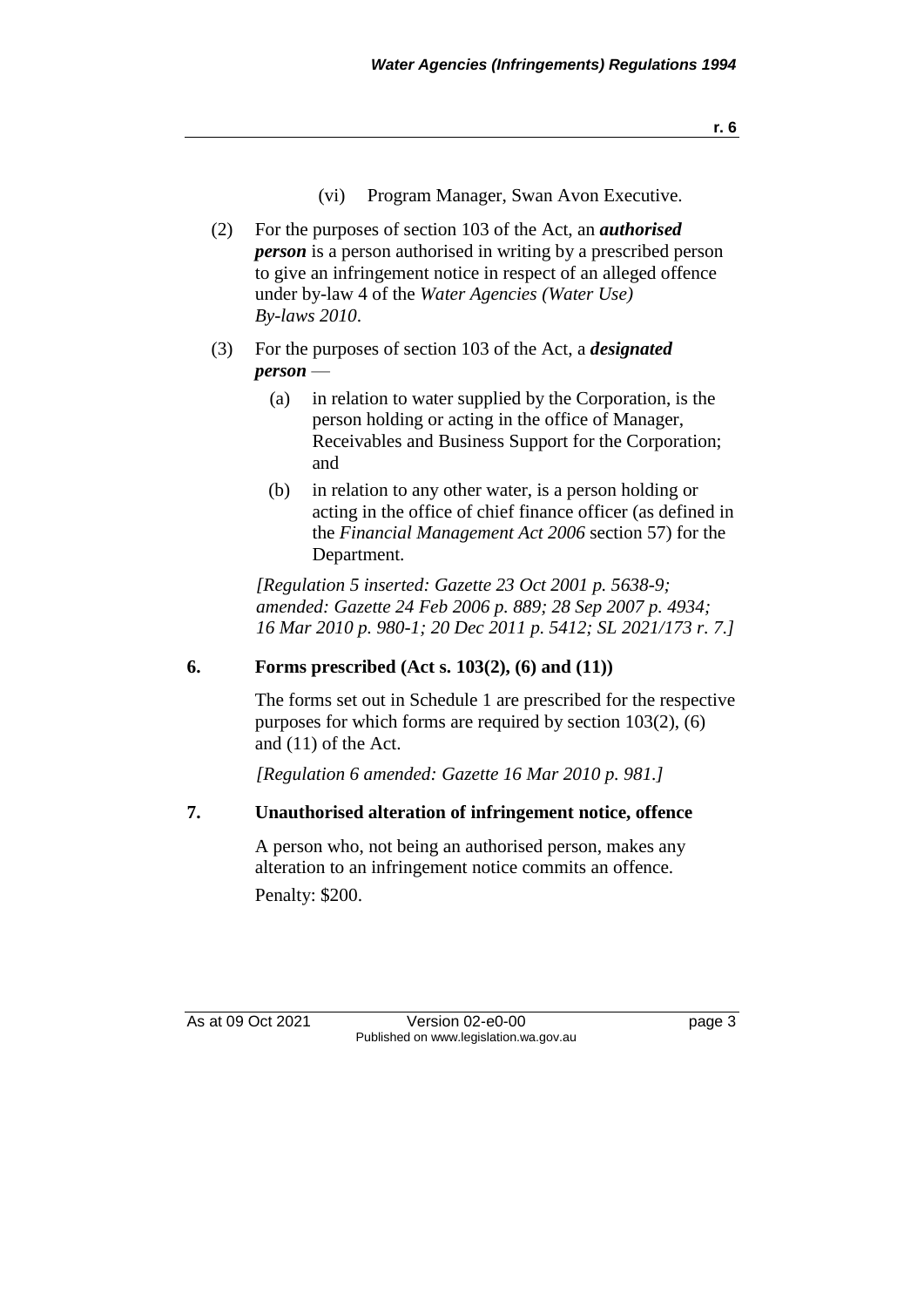# **Schedule 1 — Forms**

[r. 6]

*[Heading inserted: Gazette 16 Mar 2010 p. 982.]*

### **Form 1**

*Water Agencies (Powers) Act 1984* s. 103(2)

#### **Infringement notice**

No. ............

It is alleged that you committed an offence:

| Where and<br>when                          |                                                                                                                                                        |
|--------------------------------------------|--------------------------------------------------------------------------------------------------------------------------------------------------------|
| Details of<br>offence                      | Using water in contravention of the stage of restrictions<br>applicable under the Water Agencies (Water Use)<br>By-laws $2010$ , contrary to by-law 4. |
| Modified<br>penalty                        | \$100                                                                                                                                                  |
| <b>Information</b><br>about this<br>notice | Signature of authorised person:                                                                                                                        |

page 4 Version 02-e0-00 As at 09 Oct 2021 Published on www.legislation.wa.gov.au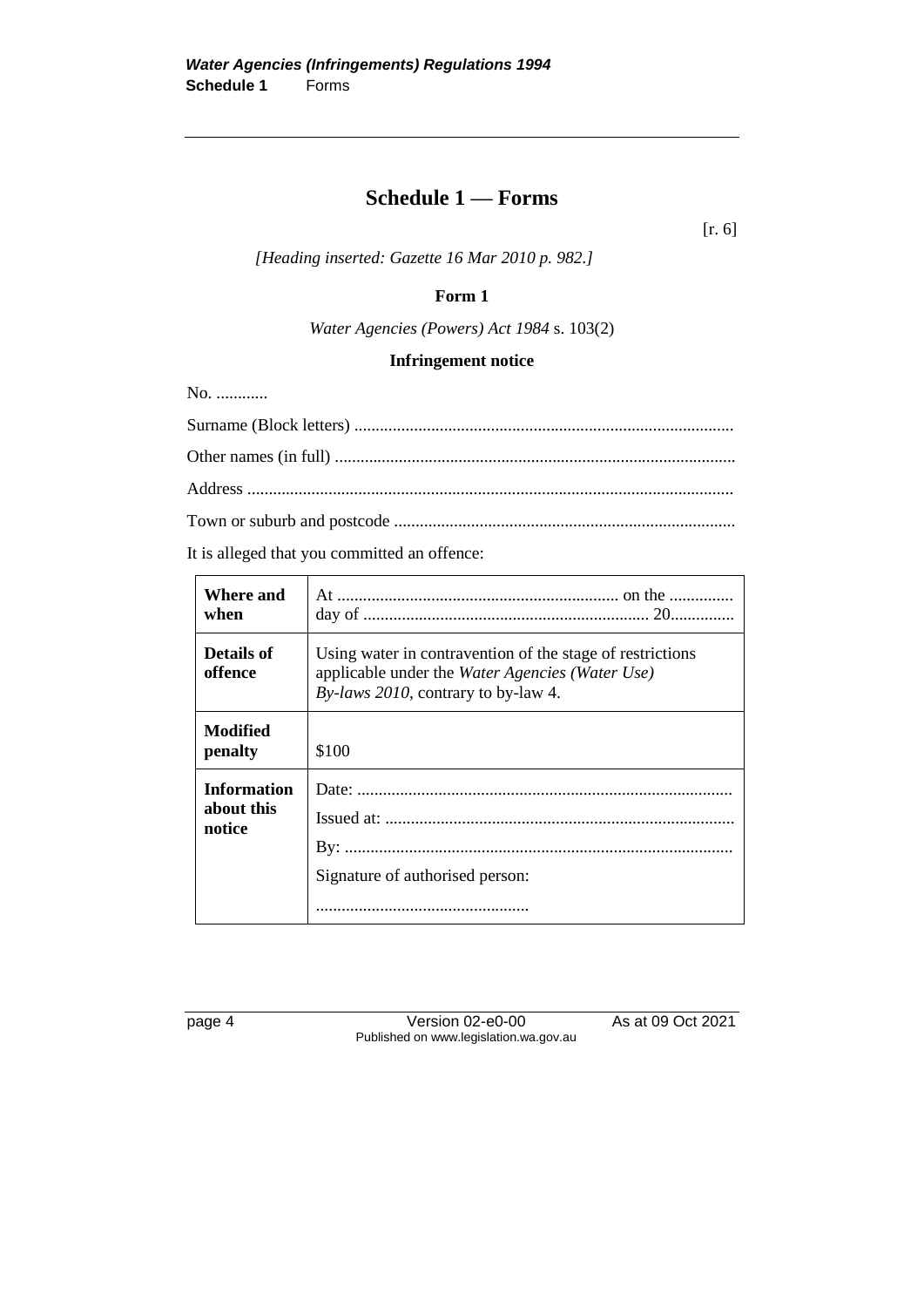#### **WHAT YOU MUST DO:**

| 1. | You may dispose of this matter by paying the modified<br>penalty within a period of 21 days after this notice is given. |
|----|-------------------------------------------------------------------------------------------------------------------------|
|    | PAY THE MODIFIED PENALTY TO:                                                                                            |
|    | ∗<br>The Chief Finance Officer<br>Department of Water and Environmental Regulation<br>[insert address]                  |

or

\* Manager, Receivables and Business Support Water Corporation PO Box 1600 Osborne Park DC WA 6916

*[\*Delete the inapplicable]*

If you wish to do so but are unable to make payment within 21 days you may apply to the Department\* / Water Corporation\*for an extension of time within which the modified penalty may be paid.

*[\*Delete the inapplicable]*

by a COURT.

**OR** IF YOU DO NOT PAY THE MODIFIED PENALTY **2.** A prosecution notice may be issued against you for the alleged offence, in which case the matter will be dealt with

**OR**

As at 09 Oct 2021 Version 02-e0-00 Page 5 Published on www.legislation.wa.gov.au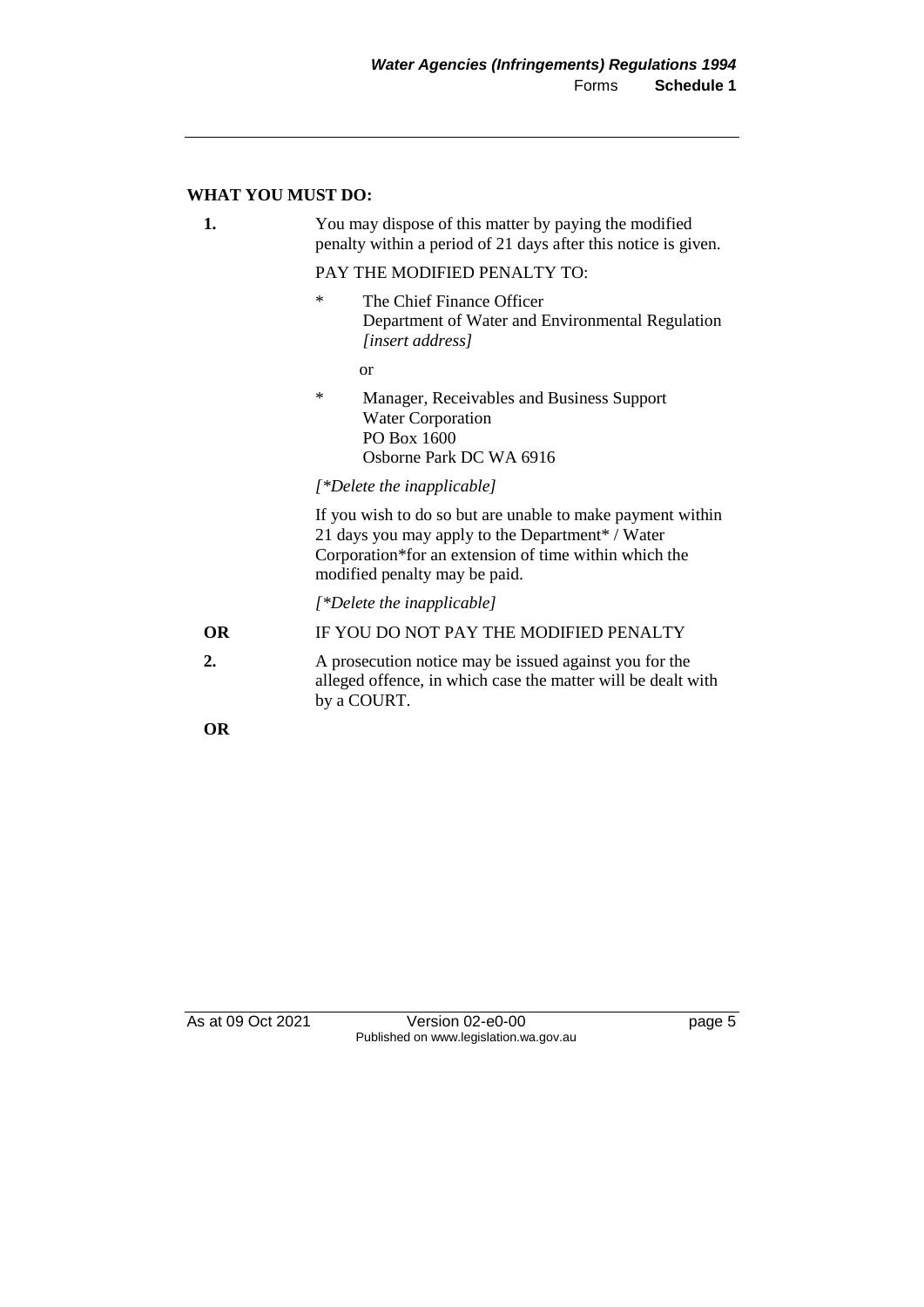The modified penalty may be recovered by the Fines Enforcement Registry, in which case —

- (a) additional administrative charges may be incurred; and
- (b) some or all of the following action may be taken your driver's licence may be suspended, your vehicle licence may be suspended or cancelled, you may be disqualified from holding or obtaining a driver's licence or vehicle licence, your vehicle may be immobilised or have its number plates removed, your details may be published on a website, your earnings or bank accounts may be garnished, and your property may be seized and sold; and
- (c) you will be given an opportunity to elect to have a prosecution notice for the alleged offence dealt with by a COURT.

PAYMENTS AFTER THE DUE DATE CAN ONLY BE MADE WITH A FINAL DEMAND LETTER WHICH INCURS AN ADDITIONAL ENFORCEMENT FEE.

*[Form 1 inserted: Gazette 16 Mar 2010 p. 982-3; amended: Gazette 20 Aug 2013 p. 3845; 15 Sep 2017 p. 4795-6; SL 2020/173 r. 6; SL 2021/173 r. 8.]*

page 6 Version 02-e0-00 As at 09 Oct 2021 Published on www.legislation.wa.gov.au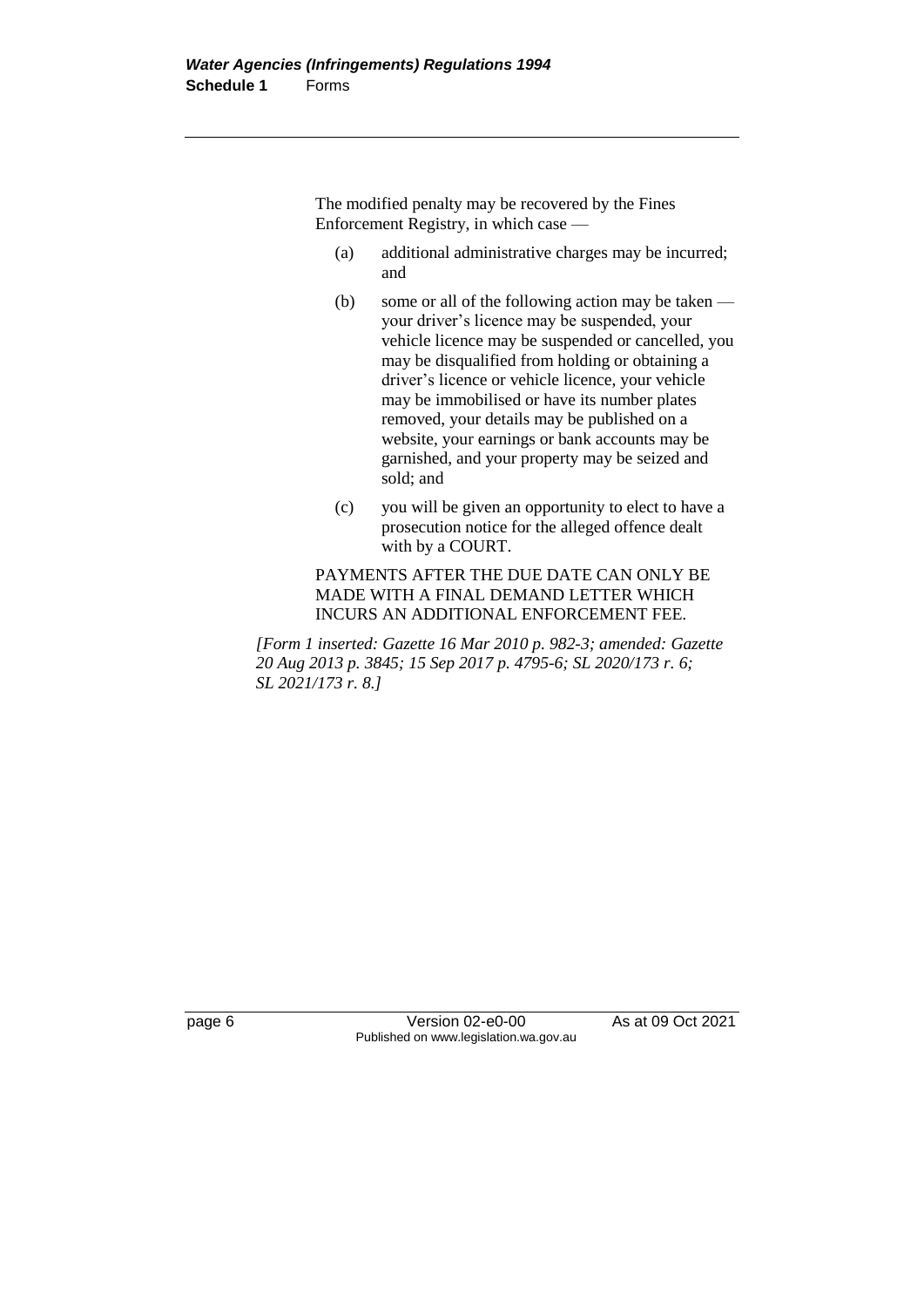#### **Form 2**

*Water Agencies (Powers) Act 1984* s. 103(6)

#### **Notice of withdrawal of infringement notice**

No. .............

Infringement Notice No. ......................... Date ...... / ...... / ......

#### **AN INFRINGEMENT NOTICE GIVEN TO YOU HAS BEEN WITHDRAWN AND NO FURTHER ACTION WILL BE TAKEN\*/A SUMMONS WILL BE ISSUED\***

#### **\* Delete where not applicable.**

| notice                                                                                                                                  | <b>Information</b><br>about the<br>withdrawn |
|-----------------------------------------------------------------------------------------------------------------------------------------|----------------------------------------------|
| <b>Information</b><br>about this<br>notice<br>Signature of prescribed person:<br>Title of the office held by the prescribed person:<br> |                                              |

*[Form 2 inserted: Gazette 16 Mar 2010 p. 983-4.]*

As at 09 Oct 2021 Version 02-e0-00 Page 7 Published on www.legislation.wa.gov.au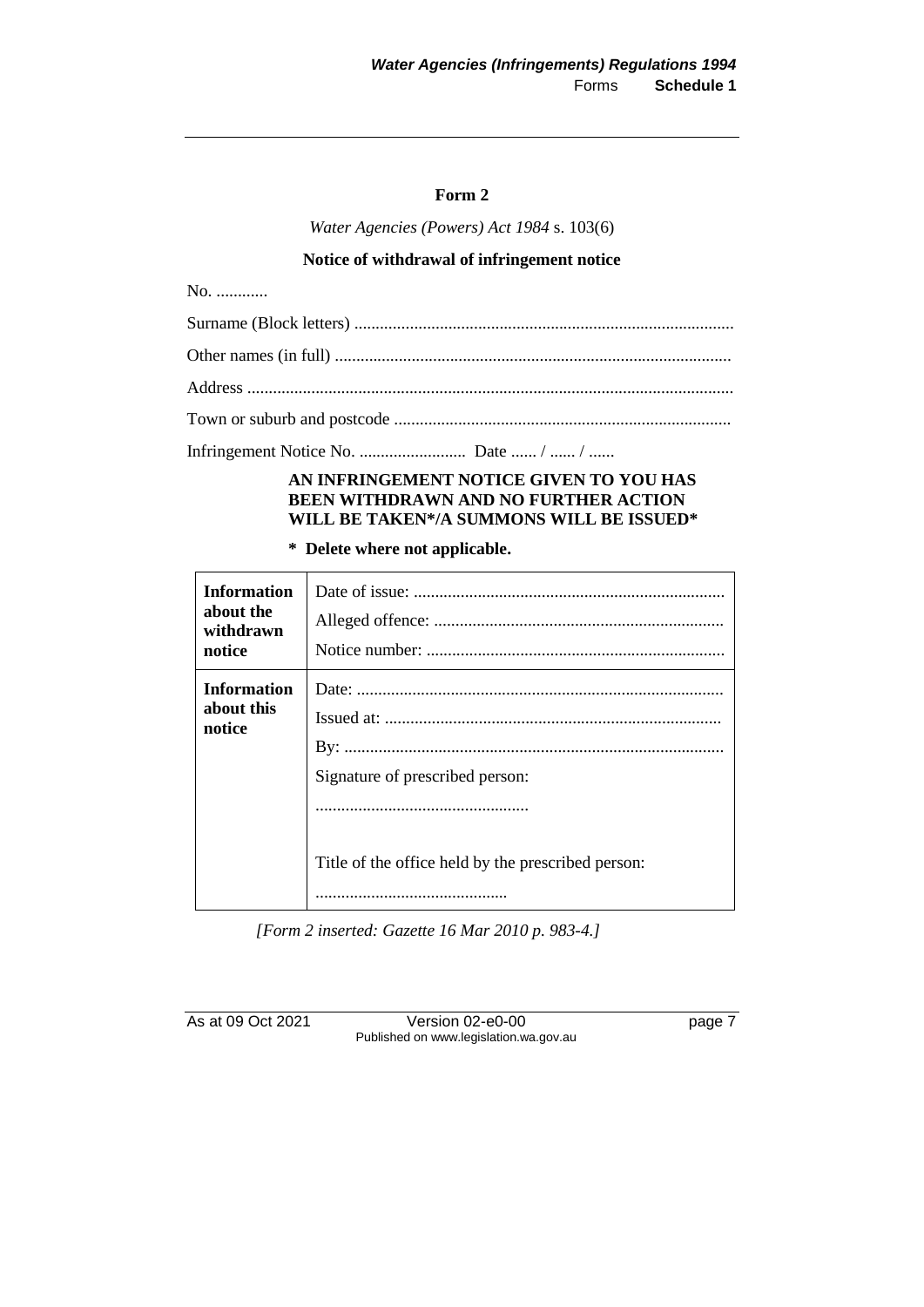#### **Form 3**

*Water Agencies (Powers) Act 1984* s. 103(11)

#### **Certificate that person is an authorised person**

No. .............................................

Photograph of authorised person

................................................................. (Name)

.................................................................. (Signature)

.................................................................. (Title of the office held by the authorised person)

...................................................................

(Date of issue)

...................................................................

(Date of expiry)

This is to certify that the person identified on this certificate is authorised, in accordance with the *Water Agencies (Powers) Act 1984* section 103, to give infringement notices in respect of alleged offences under the *Water Agencies (Water Use) By-laws 2010* by-law 4.

Signed: .......................................................................

Chief executive officer of the Department\* or chief executive officer of the Water Corporation on behalf of the Water Corporation\*.

*[\* Delete the inapplicable]*

*[Form 3 inserted: Gazette 16 Mar 2010 p. 984; amended: Gazette 15 Sep 2017 p. 4796.]*

page 8 Version 02-e0-00 As at 09 Oct 2021 Published on www.legislation.wa.gov.au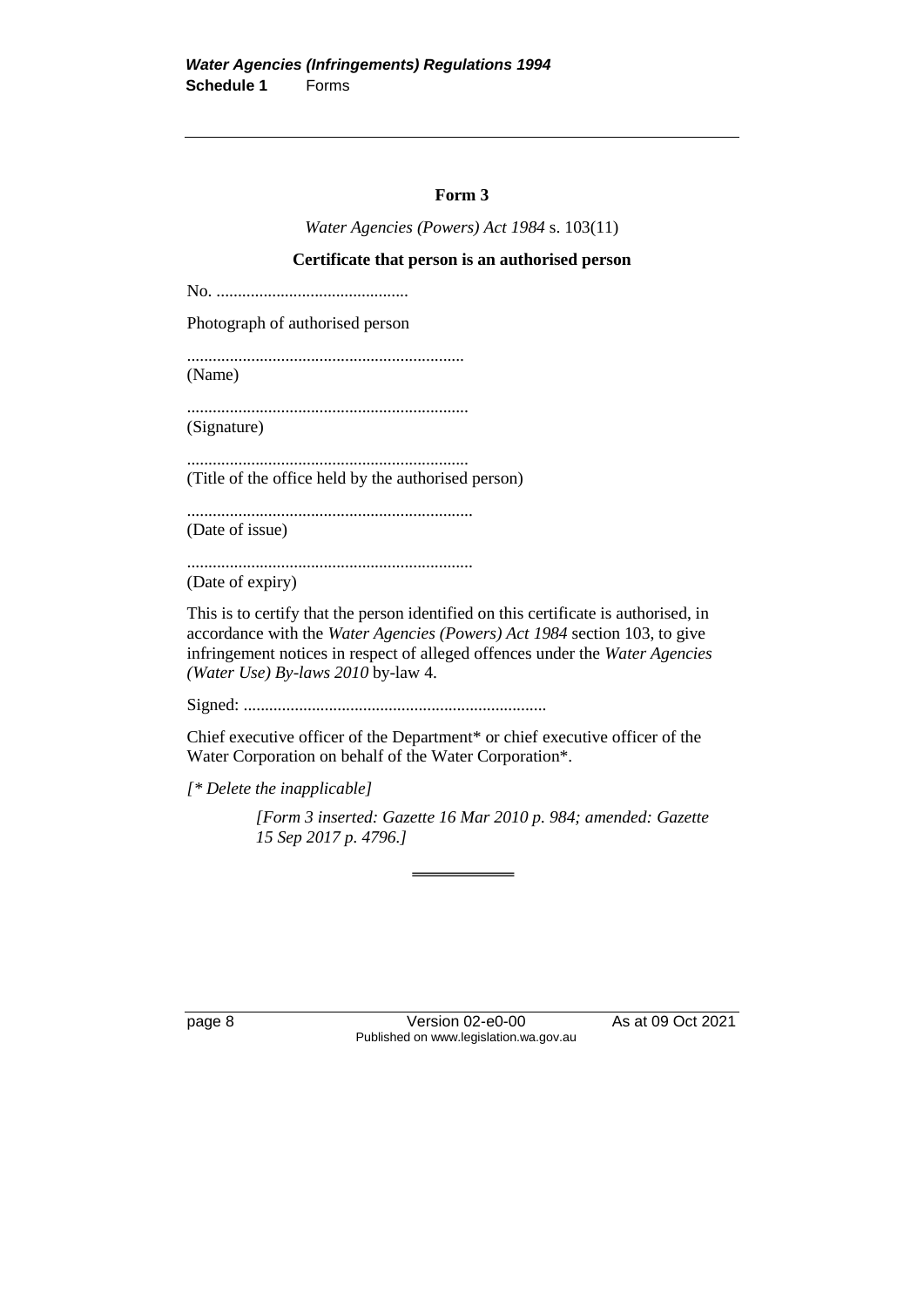# **Notes**

This is a compilation of the *Water Agencies (Infringements) Regulations 1994* and includes amendments made by other written laws. For provisions that have come into operation, and for information about any reprints, see the compilation table.

**Compilation table**

| <b>Citation</b>                                                                | <b>Published</b>           | <b>Commencement</b>                                             |
|--------------------------------------------------------------------------------|----------------------------|-----------------------------------------------------------------|
| Water Authority (Infringements)<br>Regulations 1994 $^1$                       | 28 Oct 1994<br>p. 5553-6   | 1 Nov 1994 (see r. 2)                                           |
| Water Agencies (Amendment and<br><i>Repeal</i> ) <i>Regulations</i> 1995 Pt. 8 | 29 Dec 1995<br>p. 6295-302 | 1 Jan 1996 (see r. 2 and <i>Gazette</i><br>29 Dec 1995 p. 6291) |
| Water Agencies (Infringements)<br><b>Amendment Regulations 1998</b>            | 17 Feb 1998<br>p. 922-4    | 17 Feb 1998                                                     |
| Water Agencies (Infringements)<br>Amendment Regulations (No. 2) 1998           | 29 Sep 1998<br>p. 5406-7   | 29 Sep 1998 (see r. 2)                                          |
| Water Agencies (Infringements)<br><b>Amendment Regulations 1999</b>            | 29 Oct 1999<br>p. 5402-3   | 29 Oct 1999 (see r. 2)                                          |
| Water Agencies (Infringements)<br><b>Amendment Regulations 2001</b>            | 23 Oct 2001<br>p. 5638-9   | 23 Oct 2001                                                     |

**Reprint of the** *Water Agencies (Infringements) Regulations 1994* **as at 16 Aug 2002** (includes amendments listed above)

| Water Agencies (Infringements)<br><b>Amendment Regulations 2006</b> | 24 Feb 2006<br>p. 889-90 | 24 Feb 2006                                                                                                     |
|---------------------------------------------------------------------|--------------------------|-----------------------------------------------------------------------------------------------------------------|
| Water Agencies (Infringements)<br><b>Amendment Regulations 2007</b> | 28 Sep 2007<br>p. 4934-5 | r. 1 and 2: 28 Sep 2007<br>(see r. $2(a)$ );<br>Regulations other than r. 1 and 2:<br>29 Sep 2007 (see r. 2(b)) |
| Water Agencies (Infringements)<br><b>Amendment Regulations 2010</b> | 16 Mar 2010<br>$p.980-4$ | r. 1 and 2: 16 Mar 2010<br>(see r. $2(a)$ ):<br>Regulations other than r. 1 and 2:<br>1 Apr 2010 (see r. 2(b))  |
| Water Agencies (Infringements)<br><b>Amendment Regulations 2011</b> | 20 Dec 2011<br>p. 5412   | r. 1 and 2: 20 Dec 2011<br>(see r. $2(a)$ );<br>Regulations other than r. 1 and 2:<br>21 Dec 2011 (see r. 2(b)) |

**Reprint 2: The** *Water Agencies (Infringements) Regulations 1994* **as at 9 Mar 2012** (includes amendments listed above)

As at 09 Oct 2021 Version 02-e0-00 Page 9 Published on www.legislation.wa.gov.au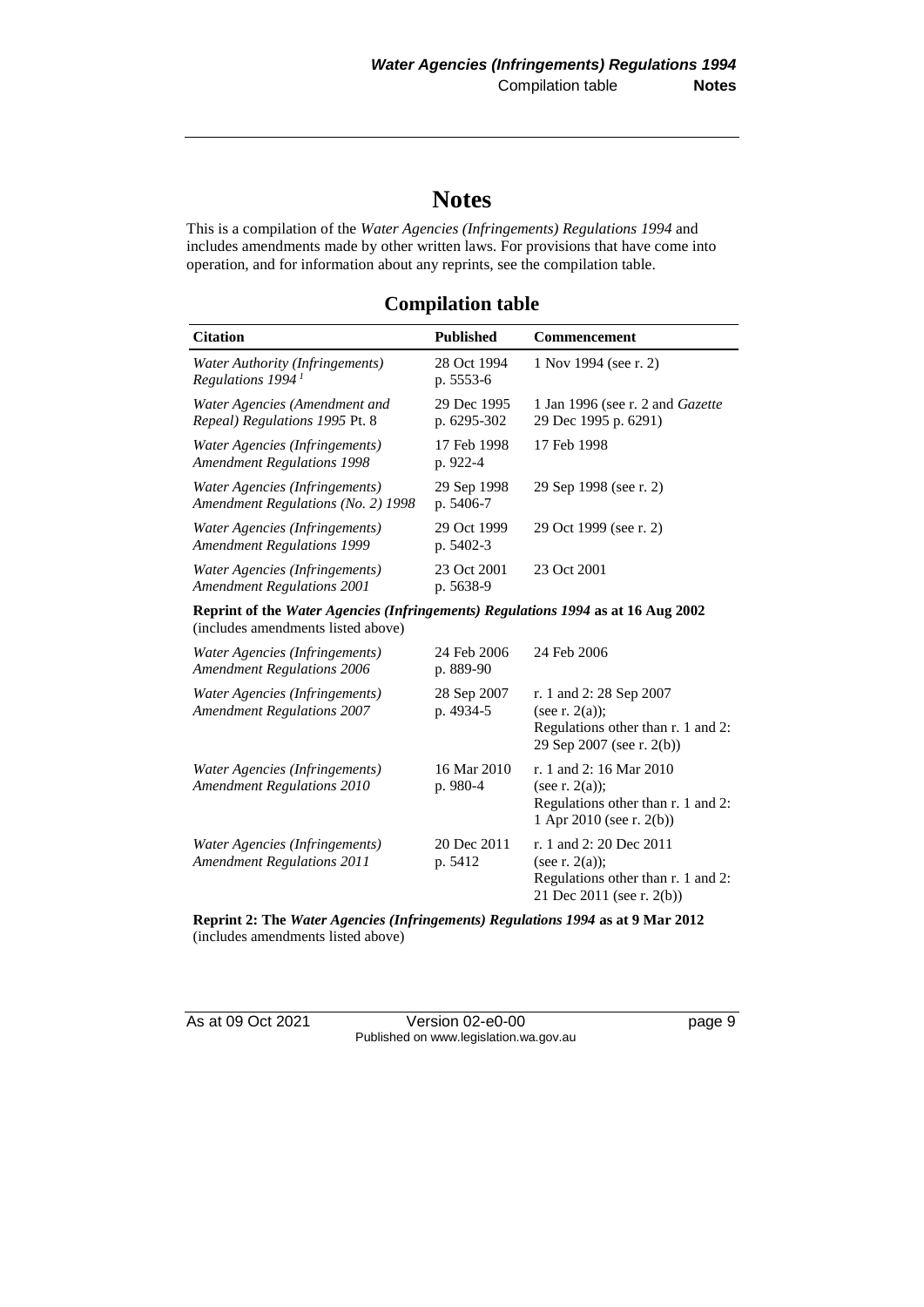| <b>Citation</b>                                                                               | <b>Published</b>           | <b>Commencement</b>                                                                                                                                |
|-----------------------------------------------------------------------------------------------|----------------------------|----------------------------------------------------------------------------------------------------------------------------------------------------|
| Water Agencies (Infringements)<br><b>Amendment Regulations 2013</b>                           | 20 Aug 2013<br>p. 3845     | r. 1 and 2: 20 Aug 2013<br>(see r. $2(a)$ );<br>Regulations other than r. 1 and 2:<br>21 Aug 2013 (see r. 2(b) and<br>Gazette 20 Aug 2013 p. 3815) |
| <b>Water Legislation Amendment</b><br><i>Regulations 2017 Pt. 3</i>                           | 15 Sep 2017<br>p. 4794-6   | 16 Sep 2017 (see r. 2(b))                                                                                                                          |
| Water Regulations Amendment<br>(Infringement Notices)<br><i>Regulations 2020 Pt. 3</i>        | SL 2020/173<br>25 Sep 2020 | 29 Sep 2020 (see r. 2(b) and<br>SL $2020/159$ cl. $2(a)$ )                                                                                         |
| <b>Water Regulations Amendment</b><br>(Infringement Notices)<br><i>Regulations 2021 Pt. 3</i> | SL 2021/173<br>8 Oct 2021  | 9 Oct 2021 (see r. 2(b))                                                                                                                           |

# **Other notes**

<sup>1</sup> Now known as the *Water Agencies (Infringements) Regulations 1994*; citation changed (see note under r. 1).

page 10 Version 02-e0-00 As at 09 Oct 2021 Published on www.legislation.wa.gov.au